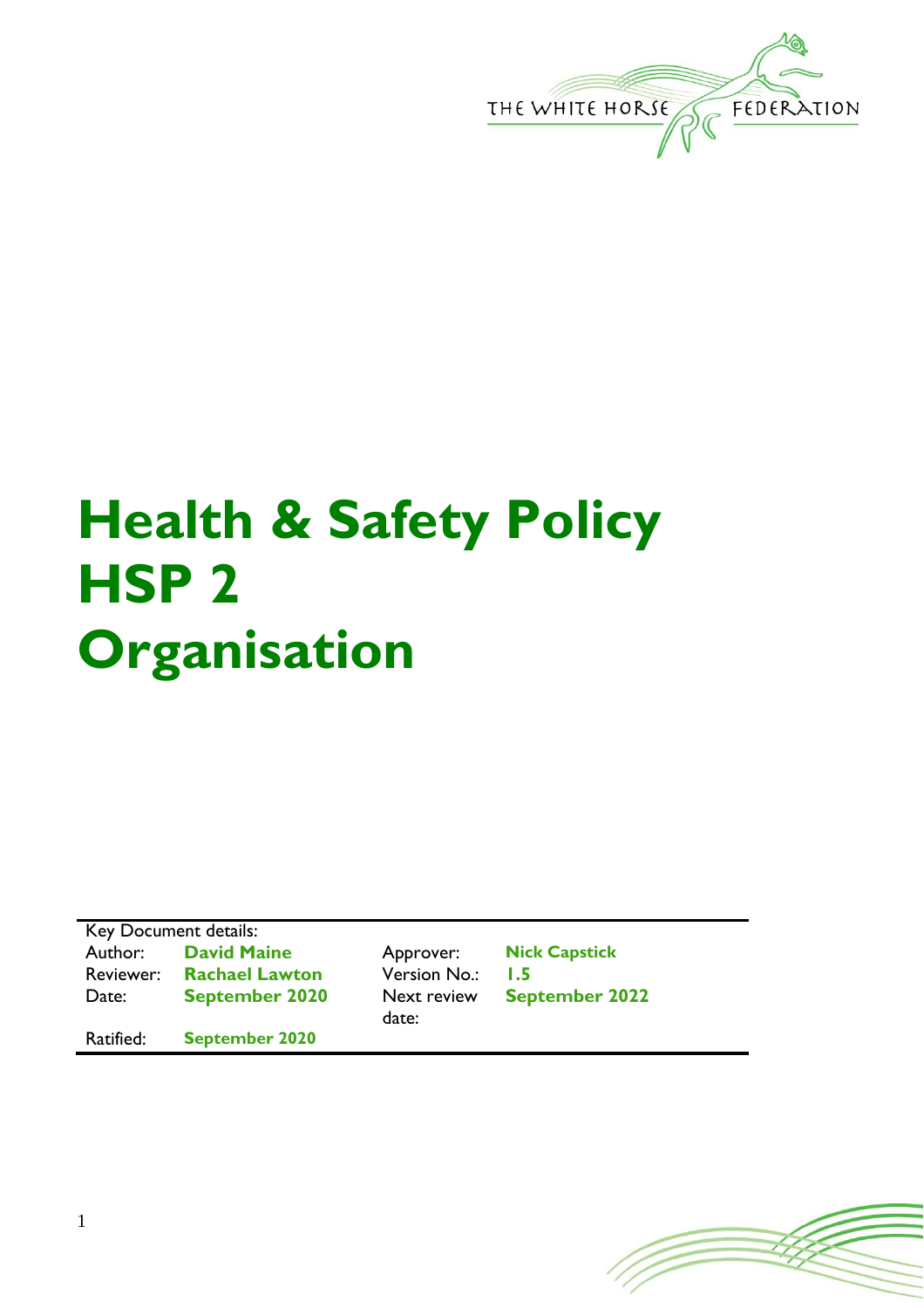

| Title:              | HSP 002 - Health and Safety Organisation                                       |  |
|---------------------|--------------------------------------------------------------------------------|--|
| Author(s):          | David Maine                                                                    |  |
| Date:               | September 2020                                                                 |  |
| <b>Review date:</b> | September 2022                                                                 |  |
| <b>Application:</b> | This policy applies equally to all The White Horse Federation (TWHF) employees |  |
|                     | including agency or casual staff.                                              |  |

#### **Arrangements**

### 1 **Organisation for Health and Safety**

To fulfil its duties and corporate governance responsibilities, The White Horse Federation (TWHF) has a system of devolved management, which provides a clear commitment in ensuring a safe working environment. Health and safety activities are delegated to encourage and enable these issues to be addressed at a local level wherever possible. However, although health and safety management is devolved for practical purposes, the overall responsibility for health and safety of TWHF's employees, and others affected by our work activities, rests with the Chief Executive Officer (CEO).

The CEO and Directors will ensure that health and safety is a primary consideration in policy development and resource planning, including monitoring and reviewing the effectiveness of health and safety strategies across TWHF.

Principals, Managers and Supervisors play a key role in managing and supervising health and safety, and in maintaining and improving these standards. Without detracting from the primary responsibility of Principals, Managers and Supervisors, TWHF will provide, through its Health and Safety Manager*,* competent advice on health, safety and welfare matters, to ensure policy compliance.

TWHF further recognises the key role to be played by all Principals, Managers, Supervisors and Employees in effective health and safety risk management. They have a crucial part to play in maintaining and improving health and safety standards across TWHF.

TWHF will ensure that Occupational Health facilities are provided and will identify, control and reduce work-related ill health.

#### 2 **Management Arrangements for Application of the Policy**

This Health and Safety Policy Statement sets out a general framework for the organisation and arrangements for health and safety across TWHF. To support this policy and to effectively manage the health and safety risks and issues within the organisation, TWHF has developed a series of topic-based health and safety policies. These policies provide the detailed arrangements for effective management of specific health and safety risks.

These are accessible via TWHF/TEAMS/Health and Safety Site, or by request to Health and Safety Manager

## 3 **Consultation Arrangements**

Employees will be consulted with regard to the arrangements to control significant risks and to comply with the relevant legislation. This will be conducted informally by Managers and Supervisors in the workplace and formally through a standing agenda item at all team or group meetings.

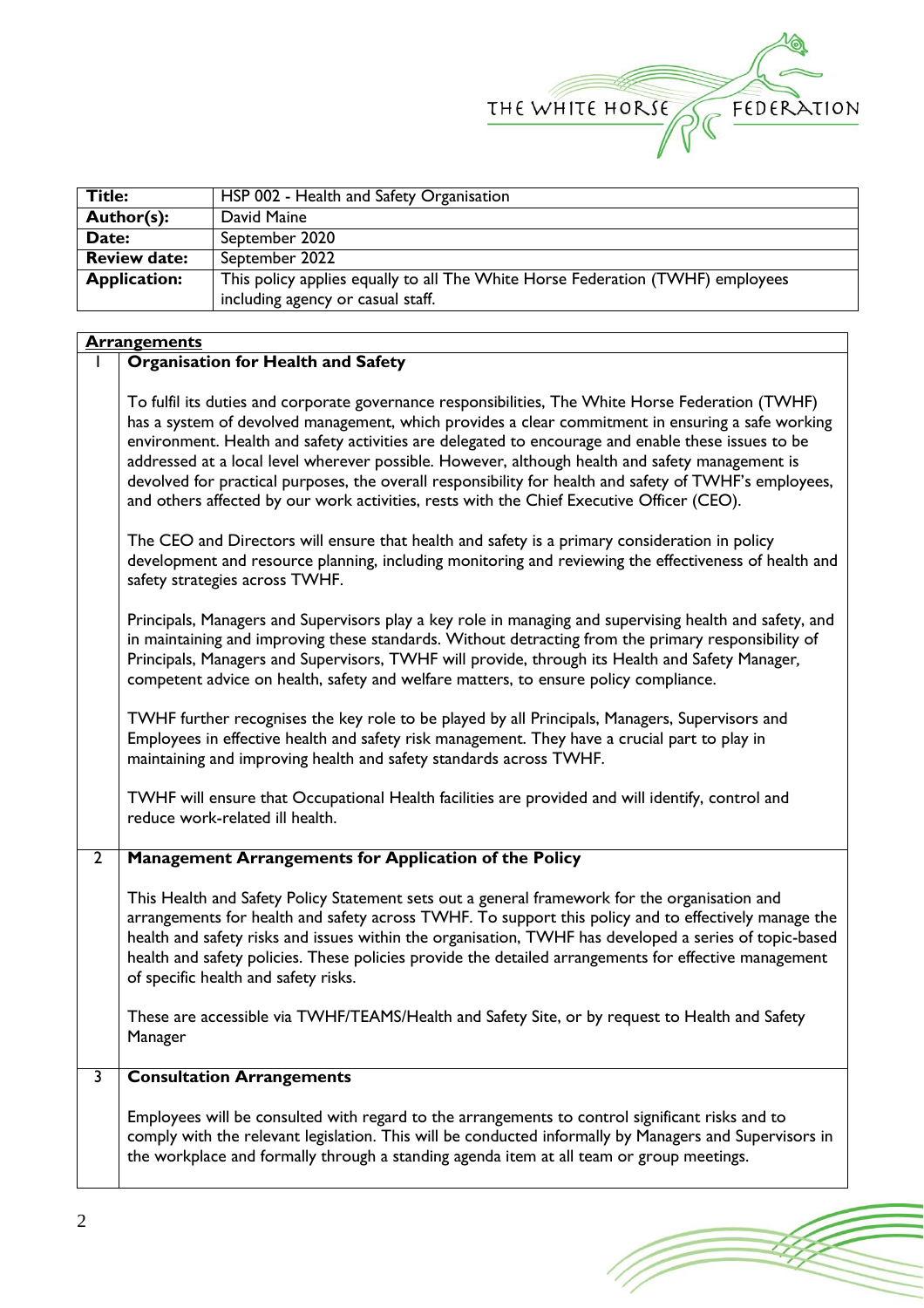

|                  | Recognised Trade Union consultation will be facilitated where requested.                                   |  |  |  |
|------------------|------------------------------------------------------------------------------------------------------------|--|--|--|
| $\overline{4}$   | Monitoring and Review of TWHF's Health and Safety Performance                                              |  |  |  |
|                  |                                                                                                            |  |  |  |
|                  | The devolved structure, including health and safety arrangements will be monitored by The Board or         |  |  |  |
|                  | Trustees, through the production of regular health and safety reports to ensure that the arrangements      |  |  |  |
|                  | remain effective and appropriate.                                                                          |  |  |  |
|                  |                                                                                                            |  |  |  |
|                  | The Director of Estates regularly reports to the risk and audit committee to highlight significant risks,  |  |  |  |
|                  | reviews reported accidents, injuries and incidents and to recommend any actions for improving              |  |  |  |
|                  | performance.                                                                                               |  |  |  |
|                  |                                                                                                            |  |  |  |
|                  | Each site will be audited annually to ensure practical application of TWHF policies. Annual audits will    |  |  |  |
|                  | be supplemented by regular dashboard audits to ensure ongoing compliance.                                  |  |  |  |
|                  |                                                                                                            |  |  |  |
|                  | <b>Roles and Responsibilities</b>                                                                          |  |  |  |
| I.               | <b>Board or Trustees</b>                                                                                   |  |  |  |
|                  |                                                                                                            |  |  |  |
|                  | Responsibility for allocating and controlling the financial, staffing and property resources of TWHF.      |  |  |  |
|                  |                                                                                                            |  |  |  |
|                  | Ensure that the requirements and procedures under its policies are communicated and enforced               |  |  |  |
|                  | throughout TWHF.                                                                                           |  |  |  |
|                  |                                                                                                            |  |  |  |
|                  | Ensure regular review of health and safety performance and targeting area's for improvement.               |  |  |  |
|                  |                                                                                                            |  |  |  |
| $\overline{2}$ . | <b>The Chief Executive Officer</b>                                                                         |  |  |  |
|                  |                                                                                                            |  |  |  |
|                  | The Chief Executive Officer has overall accountability for ensuring that TWHF's health and safety          |  |  |  |
|                  | policies are implemented.                                                                                  |  |  |  |
|                  |                                                                                                            |  |  |  |
| $\overline{3}$ . | <b>Directors Responsibilities</b>                                                                          |  |  |  |
|                  |                                                                                                            |  |  |  |
|                  | Directors have lead responsibility for:                                                                    |  |  |  |
|                  |                                                                                                            |  |  |  |
|                  | Establishing and maintaining an effective organisation for the control of health and safety matters,<br>٠  |  |  |  |
|                  | including the allocation of responsibilities.                                                              |  |  |  |
|                  | Establishing means of communication on health, safety and welfare matters.<br>$\bullet$                    |  |  |  |
|                  | Ensuring effective monitoring systems are properly implemented, in accordance with TWHF<br>$\bullet$       |  |  |  |
|                  | policies.                                                                                                  |  |  |  |
|                  | Liaising with the Health and Safety Manager on the overall identification of health and safety needs.<br>٠ |  |  |  |
|                  | Advising the CEO, in writing, of any cases where the policy cannot be implemented and<br>٠                 |  |  |  |
|                  | maintained due to a lack of resources or other factors.                                                    |  |  |  |
|                  | Ensure each premise under their control has a competent and responsible person to fulfil the<br>٠          |  |  |  |
|                  | requirements of its policies.                                                                              |  |  |  |
|                  |                                                                                                            |  |  |  |
| 4.               | <b>Director of Estates Responsibilities</b>                                                                |  |  |  |
|                  |                                                                                                            |  |  |  |
|                  | Has delegated managerial-responsibility (Responsible Person) for the management of health and<br>٠         |  |  |  |
|                  | safety in TWHF premises.                                                                                   |  |  |  |

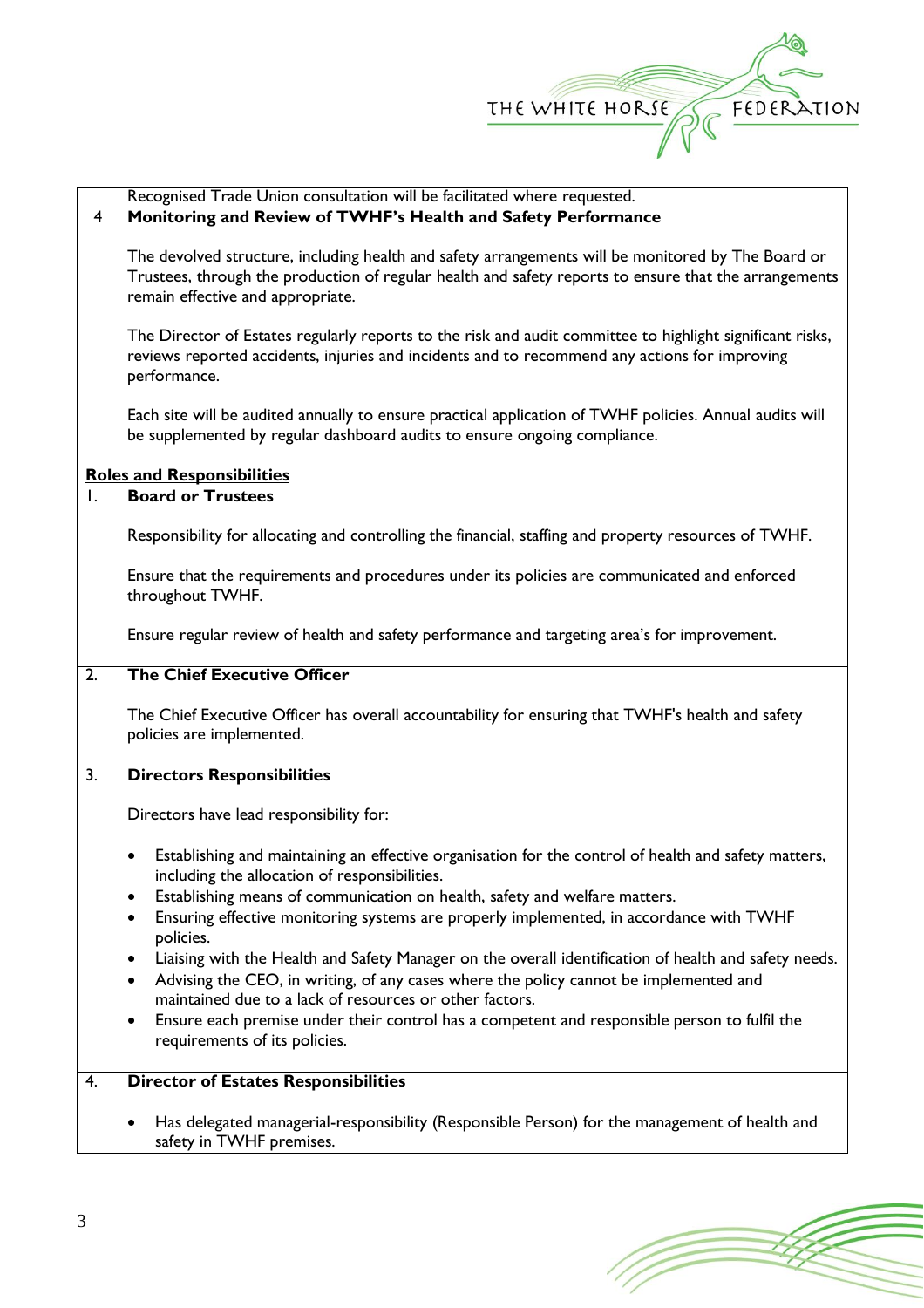

|                  | $\bullet$                                                                                                      | The Director of Estates will undertake the roles and responsibilities of the Responsible Person                                      |  |  |  |
|------------------|----------------------------------------------------------------------------------------------------------------|--------------------------------------------------------------------------------------------------------------------------------------|--|--|--|
|                  |                                                                                                                | and shall have such experience, instruction, information, training, competence, and resources to                                     |  |  |  |
|                  | carry out his duties competently and safely.                                                                   |                                                                                                                                      |  |  |  |
|                  | Engage with and utilise specialist health and safety practitioner support and advice to ensure                 |                                                                                                                                      |  |  |  |
|                  | TWHF meets its legal responsibilities.                                                                         |                                                                                                                                      |  |  |  |
|                  | Liaise with any enforcing authority in relation to health, safety or fire safety issues.<br>$\bullet$          |                                                                                                                                      |  |  |  |
|                  | Where required employ or contract specialist advice or services. e.g. Fire Risk Assessment.<br>٠               |                                                                                                                                      |  |  |  |
|                  | Leading TWHF on the overall identification of health and safety needs.<br>$\bullet$                            |                                                                                                                                      |  |  |  |
|                  | Ensure that those employees with specific roles/responsibilities for health and safety, e.g. Site<br>$\bullet$ |                                                                                                                                      |  |  |  |
|                  |                                                                                                                | Managers, are competent and receive information, instruction, training and supervision as                                            |  |  |  |
|                  | necessary to enable them to perform effectively in their role.                                                 |                                                                                                                                      |  |  |  |
|                  | $\bullet$                                                                                                      | Monitor and review current and future health and safety legislative requirements.                                                    |  |  |  |
|                  | Feedback to the Directors regarding both successes and failures in relation to health and safety<br>$\bullet$  |                                                                                                                                      |  |  |  |
|                  | performance, and advise of any deficiencies in plans, arrangements, systems or precautions.                    |                                                                                                                                      |  |  |  |
|                  | Making sure that sufficient information and resources are made available within the allocated<br>$\bullet$     |                                                                                                                                      |  |  |  |
|                  | budget, or highlighting to directors the need to further resources.                                            |                                                                                                                                      |  |  |  |
|                  | $\bullet$                                                                                                      | Drafting of procedures for the management of health and safety and developing processes for                                          |  |  |  |
|                  |                                                                                                                | effective implementation.                                                                                                            |  |  |  |
|                  |                                                                                                                | Monitoring effectiveness of corporate procedures and reviewing as necessary.                                                         |  |  |  |
|                  |                                                                                                                |                                                                                                                                      |  |  |  |
| $\overline{5}$ . |                                                                                                                | <b>Principals and Managers Responsibilities</b>                                                                                      |  |  |  |
|                  |                                                                                                                |                                                                                                                                      |  |  |  |
|                  |                                                                                                                | Principals will make sure that workplace precautions and safe systems of work which are developed in                                 |  |  |  |
|                  |                                                                                                                | order to control hazards and risks, are in place and are implemented by:                                                             |  |  |  |
|                  |                                                                                                                |                                                                                                                                      |  |  |  |
|                  |                                                                                                                |                                                                                                                                      |  |  |  |
|                  |                                                                                                                | Maintaining an understanding of TWHF health and safety policy arrangements and an awareness of                                       |  |  |  |
|                  |                                                                                                                | relevant current health and safety legislation, issues and procedures and operating within these                                     |  |  |  |
|                  |                                                                                                                | requirements;                                                                                                                        |  |  |  |
|                  | ٠                                                                                                              |                                                                                                                                      |  |  |  |
|                  |                                                                                                                | Demonstrating their commitment to the health and safety policy and promoting a positive health                                       |  |  |  |
|                  |                                                                                                                | and safety culture by: -                                                                                                             |  |  |  |
|                  |                                                                                                                | promoting good practice;                                                                                                             |  |  |  |
|                  |                                                                                                                | exercising and setting a good example;                                                                                               |  |  |  |
|                  |                                                                                                                | challenging poor perceptions or attitudes towards health and safety;                                                                 |  |  |  |
|                  |                                                                                                                | encouraging people to identify problems before they result in accidents/incidents;                                                   |  |  |  |
|                  |                                                                                                                | ensuring regular two-way communication with employees about health, safety and welfare                                               |  |  |  |
|                  |                                                                                                                | matters.                                                                                                                             |  |  |  |
|                  |                                                                                                                | Being responsible for the implementation of the health and safety policy, management                                                 |  |  |  |
|                  |                                                                                                                | arrangements, safe systems of work, workplace precautions and performance standards within                                           |  |  |  |
|                  |                                                                                                                | their area of control;                                                                                                               |  |  |  |
|                  | $\bullet$                                                                                                      | Ensuring that responsibilities for safety, health and welfare are properly assigned,                                                 |  |  |  |
|                  |                                                                                                                | communicated and understood by employees;                                                                                            |  |  |  |
|                  | ٠                                                                                                              | Ensuring that hazards are identified, control measures implemented and that recorded risk                                            |  |  |  |
|                  |                                                                                                                | assessments are up to date. Making sure that the reviewing, monitoring and re-issuing of risk                                        |  |  |  |
|                  |                                                                                                                | assessments is carried out as and when necessary e.g. change in work practices, the                                                  |  |  |  |
|                  |                                                                                                                | introduction of new processes, machinery or people etc. Risk assessments shall be reviewed<br>at not less than 12 monthly intervals; |  |  |  |

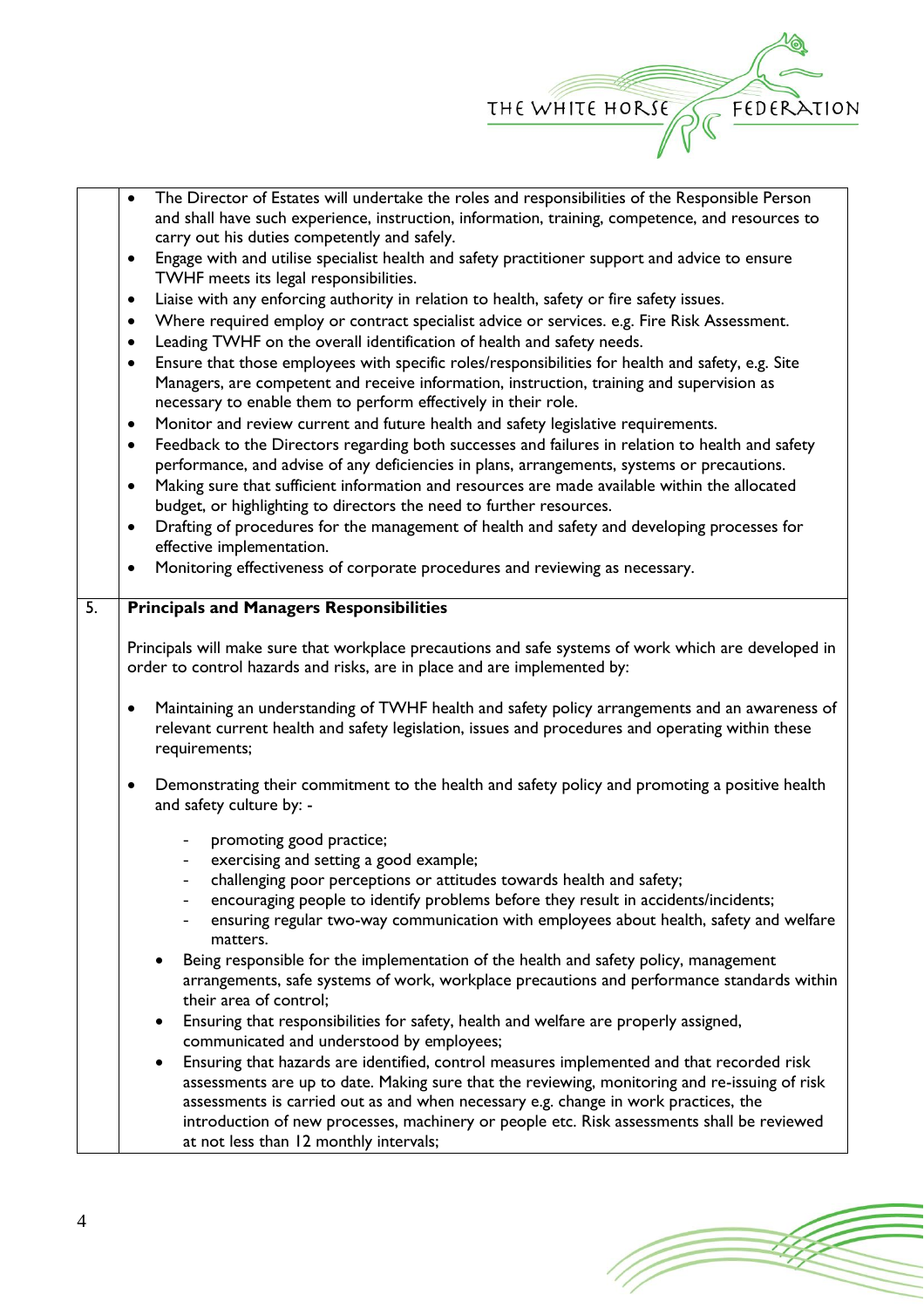

TT.

| Ensuring work activities are assessed for risk, planning work activities in order to minimise the<br>risk of accident or ill health to employees, non-employees and any identified at risk groups<br>such as young persons and expectant mothers.<br>Providing employees and non-employees with the necessary information, instruction and<br>$\bullet$ |                                                                                                                                                                                                                                                                                                                                                        |  |  |  |  |
|---------------------------------------------------------------------------------------------------------------------------------------------------------------------------------------------------------------------------------------------------------------------------------------------------------------------------------------------------------|--------------------------------------------------------------------------------------------------------------------------------------------------------------------------------------------------------------------------------------------------------------------------------------------------------------------------------------------------------|--|--|--|--|
|                                                                                                                                                                                                                                                                                                                                                         | training to complete their tasks safely;                                                                                                                                                                                                                                                                                                               |  |  |  |  |
|                                                                                                                                                                                                                                                                                                                                                         | Ensuring that each new employee receives a health and safety induction (HSF 2.2)<br>$\bullet$                                                                                                                                                                                                                                                          |  |  |  |  |
|                                                                                                                                                                                                                                                                                                                                                         | Making sure that there is communication and participation at all levels in health and safety<br>$\bullet$<br>activities;                                                                                                                                                                                                                               |  |  |  |  |
|                                                                                                                                                                                                                                                                                                                                                         | Ensuring timely reactive monitoring takes place such as investigating all hazard reports by<br>$\bullet$<br>employees, accidents, incidents of violence and occupational illness (via referral to<br>Occupational Health where appropriate), in order to identify causes, to establish the facts and<br>put in place measures to prevent a recurrence; |  |  |  |  |
|                                                                                                                                                                                                                                                                                                                                                         | Co-operate with a recognised Trade Union in the investigation of a notifiable employee<br>$\bullet$<br>accidents where required, or in an authorised workplace inspection.                                                                                                                                                                             |  |  |  |  |
|                                                                                                                                                                                                                                                                                                                                                         | Seeking advice and liaising with the Health and Safety Manager on health and safety matters<br>$\bullet$<br>and best practice where necessary;                                                                                                                                                                                                         |  |  |  |  |
| Informing relevant persons of issues which are beyond their control, or where resources are<br>$\bullet$<br>insufficient to enable compliance with the health and safety policy, and that extra resources<br>are identified to maintain compliance;                                                                                                     |                                                                                                                                                                                                                                                                                                                                                        |  |  |  |  |
|                                                                                                                                                                                                                                                                                                                                                         | The school Principal will report on health and safety related issues including accident statistics<br>$\bullet$<br>at each LGB meeting.                                                                                                                                                                                                                |  |  |  |  |
| $\overline{6}$ .                                                                                                                                                                                                                                                                                                                                        | <b>Health and Safety Manager</b>                                                                                                                                                                                                                                                                                                                       |  |  |  |  |
|                                                                                                                                                                                                                                                                                                                                                         |                                                                                                                                                                                                                                                                                                                                                        |  |  |  |  |
|                                                                                                                                                                                                                                                                                                                                                         | Provide competent advice to TWHF on health and safety related matters;<br>٠                                                                                                                                                                                                                                                                            |  |  |  |  |
|                                                                                                                                                                                                                                                                                                                                                         | Monitor and review current and future health and safety legislative requirements:<br>٠                                                                                                                                                                                                                                                                 |  |  |  |  |
|                                                                                                                                                                                                                                                                                                                                                         | Review industry best practice and implement changes to policy or process to ensure they are<br>$\bullet$<br>current and effective;                                                                                                                                                                                                                     |  |  |  |  |
|                                                                                                                                                                                                                                                                                                                                                         | Review and revise the health and safety policies regularly, or after any significant change in the<br>٠<br>workplace, or an increase in the numbers of accidents, incidents or near misses reported:                                                                                                                                                   |  |  |  |  |
|                                                                                                                                                                                                                                                                                                                                                         | Ensuring active monitoring of health and safety matters for example by undertaking health and<br>$\bullet$<br>safety inspections to ensure compliance with health, safety and welfare legislation:                                                                                                                                                     |  |  |  |  |
|                                                                                                                                                                                                                                                                                                                                                         | Making sure that records of accidents/incidents, dangerous occurrences and ill health, are kept<br>$\bullet$                                                                                                                                                                                                                                           |  |  |  |  |
|                                                                                                                                                                                                                                                                                                                                                         | and examined so that trends can be monitored and targets set:                                                                                                                                                                                                                                                                                          |  |  |  |  |
|                                                                                                                                                                                                                                                                                                                                                         | Liaise with any enforcing authority in relation to health, safety or fire safety issues.                                                                                                                                                                                                                                                               |  |  |  |  |
| $\overline{7}$ .                                                                                                                                                                                                                                                                                                                                        | <b>Site Managers</b>                                                                                                                                                                                                                                                                                                                                   |  |  |  |  |
|                                                                                                                                                                                                                                                                                                                                                         | Site Managers will ensure a safe working environment and effectively manage premises related risks                                                                                                                                                                                                                                                     |  |  |  |  |
|                                                                                                                                                                                                                                                                                                                                                         | by:                                                                                                                                                                                                                                                                                                                                                    |  |  |  |  |
|                                                                                                                                                                                                                                                                                                                                                         |                                                                                                                                                                                                                                                                                                                                                        |  |  |  |  |
|                                                                                                                                                                                                                                                                                                                                                         | Acting as the "competent person" on site in managing premises health and safety.                                                                                                                                                                                                                                                                       |  |  |  |  |
|                                                                                                                                                                                                                                                                                                                                                         | Ensure the practical application of TWHF policy arrangements and a good working understanding<br>of key risks including fire safety, legionella, asbestos, electrical safety, contractor management, gas                                                                                                                                               |  |  |  |  |
|                                                                                                                                                                                                                                                                                                                                                         | safety, COSHH, working at height, manual handling and vehicle safety.<br>Ensure day to day site safety through regular facility checks and effective management of                                                                                                                                                                                     |  |  |  |  |
|                                                                                                                                                                                                                                                                                                                                                         | contractors.                                                                                                                                                                                                                                                                                                                                           |  |  |  |  |
|                                                                                                                                                                                                                                                                                                                                                         | Ensure all programmed safety checks and tests are carried out as detailed and recorded once<br>completed.                                                                                                                                                                                                                                              |  |  |  |  |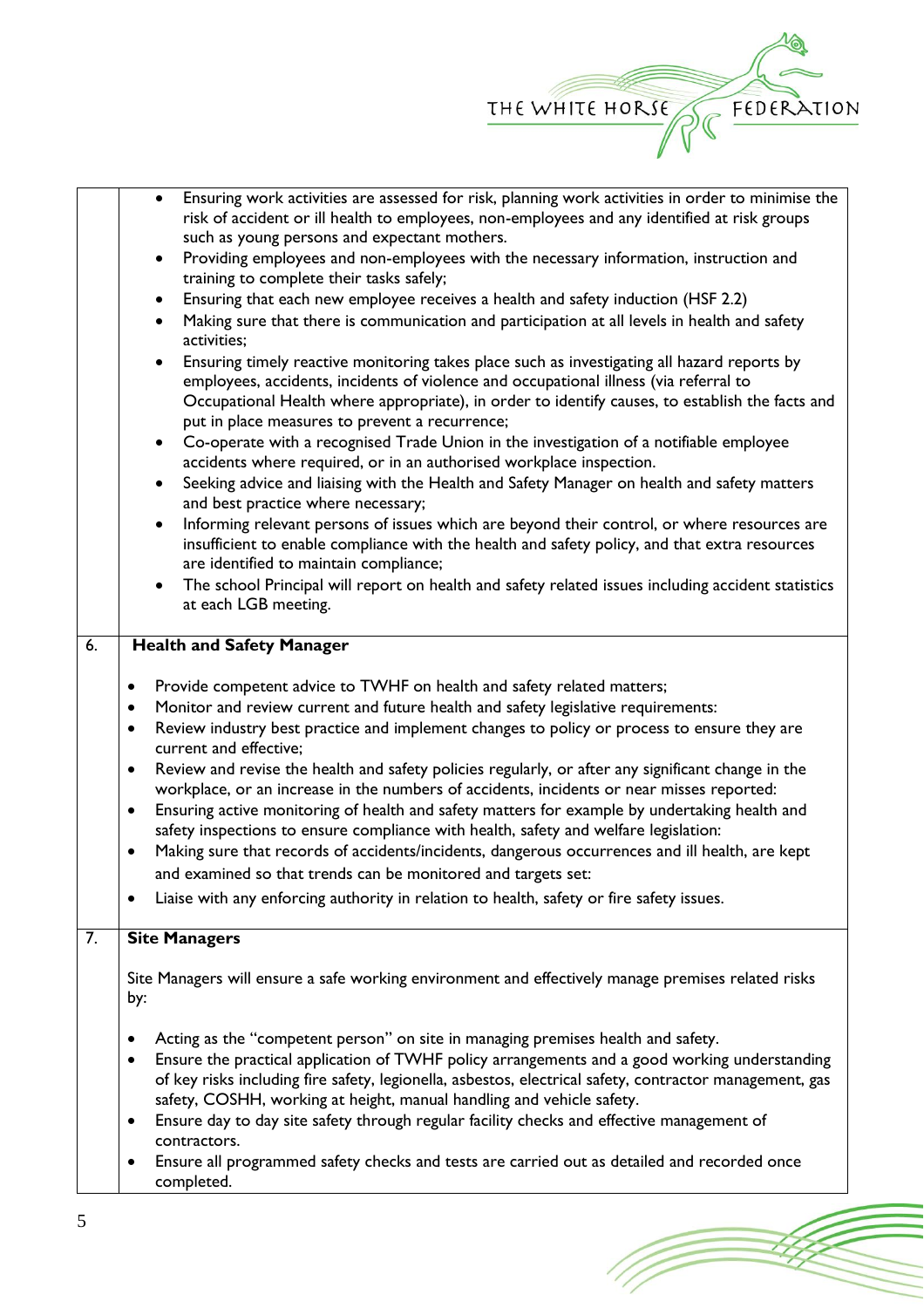

(Topon

|    | Notify the Director of Estates or Principal of any safety issues that cannot be resolved<br>$\bullet$                                                                  |  |  |  |
|----|------------------------------------------------------------------------------------------------------------------------------------------------------------------------|--|--|--|
|    | immediately, or needs further action.                                                                                                                                  |  |  |  |
|    | Maintain fire log book and premises files with all relevant certificates to ensure proof of<br>$\bullet$                                                               |  |  |  |
|    | compliance.                                                                                                                                                            |  |  |  |
|    | Ensure site security including gated access, door entry systems and CCTV systems are fully<br>٠<br>operational.                                                        |  |  |  |
|    | Ensuring work activities are assessed for risk, planning work activities in order to minimise the<br>$\bullet$                                                         |  |  |  |
|    | risk of accident or ill health to employees, non-employees and any identified at risk groups such as                                                                   |  |  |  |
|    | young persons and expectant mothers.                                                                                                                                   |  |  |  |
|    | Ensure risk assessments are followed and highlighted control measures are implemented. Includes<br>$\bullet$<br>effective use of PPE where identified.                 |  |  |  |
|    | Informing relevant persons of issues which are beyond their control, or where resources are<br>$\bullet$                                                               |  |  |  |
|    | insufficient to enable compliance with the Health and Safety Policy, and that extra resources are                                                                      |  |  |  |
|    | identified to maintain compliance.                                                                                                                                     |  |  |  |
|    | Ensuring that responsibilities for safety, health and welfare are properly assigned communicated<br>٠                                                                  |  |  |  |
|    | and understood by employees within their area of control.                                                                                                              |  |  |  |
| 8. | <b>Employees Responsibilities</b>                                                                                                                                      |  |  |  |
|    |                                                                                                                                                                        |  |  |  |
|    | Employees have an important role to play in achieving a healthy and safe work environment and                                                                          |  |  |  |
|    | maintaining and improving health and safety standards, so all employees will:                                                                                          |  |  |  |
|    |                                                                                                                                                                        |  |  |  |
|    | Take reasonable care for the health and safety of themselves and of other persons who may<br>$\bullet$                                                                 |  |  |  |
|    | be affected by what they do or neglect to do whilst at work;                                                                                                           |  |  |  |
|    | Co-operate with their manager with regard to any duty or requirement imposed on the<br>$\bullet$                                                                       |  |  |  |
|    | employer to enable that duty or requirement to be performed or complied with;                                                                                          |  |  |  |
|    | Only use machinery; equipment; substances; transport equipment in line with training and<br>$\bullet$<br>instruction provided;                                         |  |  |  |
|    | Not intentionally or recklessly interfere with or misuse anything provided in the interests of<br>$\bullet$<br>health, safety and welfare;                             |  |  |  |
|    | Draw the attention of their line manager, without delay, to any work situation which might<br>$\bullet$<br>present a serious and imminent danger to themselves/others; |  |  |  |
|    | Ensure that they familiarise themselves with and work in accordance with guidance given in                                                                             |  |  |  |
|    | risk assessments and protective measures, health and safety policy arrangements, safe systems                                                                          |  |  |  |
|    | of work, and safety rules with regard to their working practices;                                                                                                      |  |  |  |
|    | Conform to all instructions whether verbal or written, given to ensure personal safety and the<br>safety of others;                                                    |  |  |  |
|    | Be appropriately dressed for the particular working conditions and activities;                                                                                         |  |  |  |
|    | Conduct themselves at all times in an orderly manner in the workplace and refrain from any<br>$\bullet$<br>horseplay;                                                  |  |  |  |
|    | Report all accidents, near misses, incidents of violence, work related ill health, diseases and                                                                        |  |  |  |
|    | dangerous occurrences whether injury is sustained or not, to their line manager as soon as                                                                             |  |  |  |
|    | possible.                                                                                                                                                              |  |  |  |
| 9. | <b>Local Board of Governors (LGB)</b>                                                                                                                                  |  |  |  |
|    |                                                                                                                                                                        |  |  |  |
|    | The LGB shall proactively monitor health and safety related issues at school level, recording their                                                                    |  |  |  |
|    | findings within the LGB meeting minutes. Where further action is required this should be followed up                                                                   |  |  |  |
|    | by a named governor or reviewed at the next LGB meeting.                                                                                                               |  |  |  |